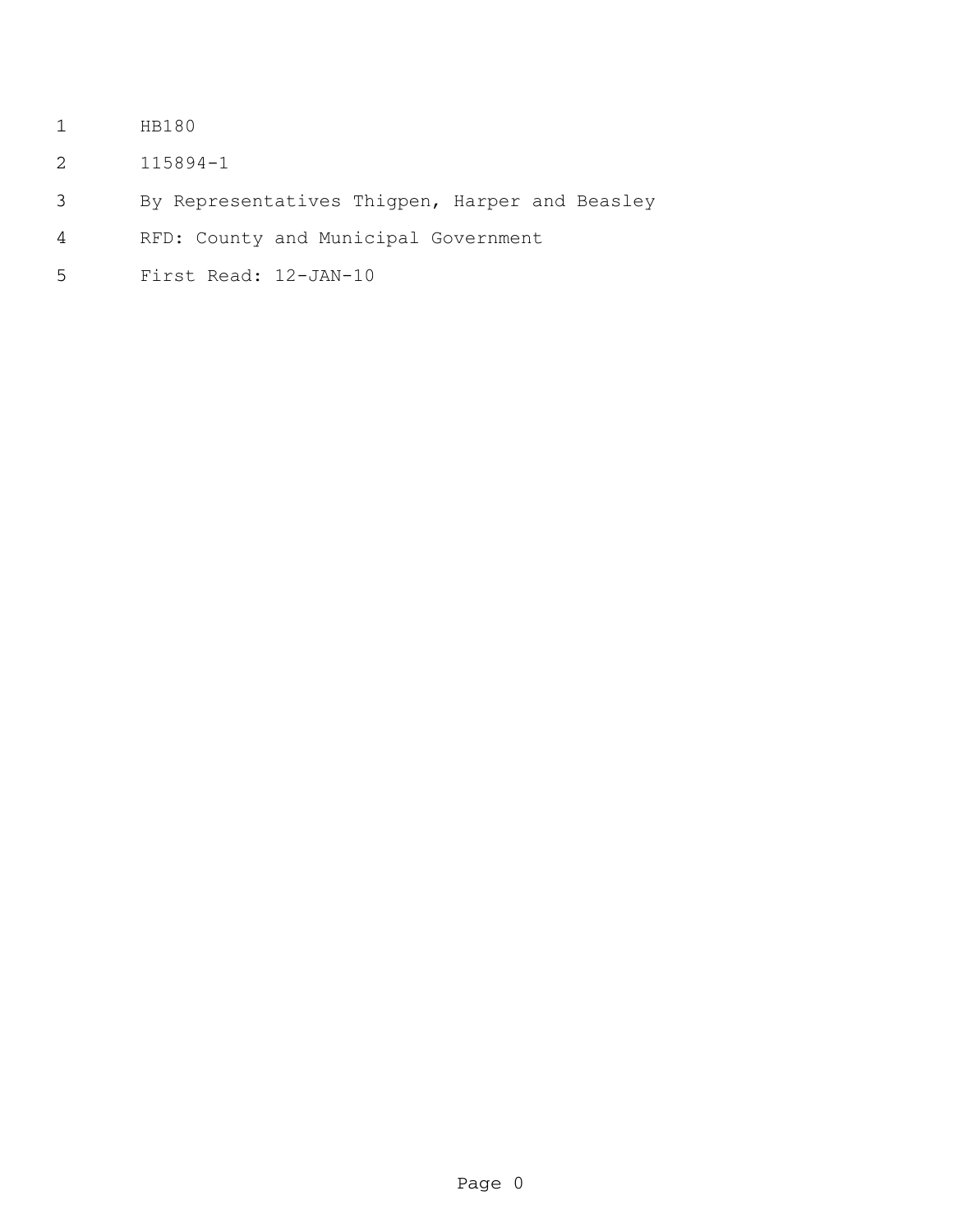115894-1:n:01/04/2010:MCS/tj LRS2009-5328 SYNOPSIS: This bill would increase the level of board member compensation for members and the chairs of water, sewer, and fire protection authorities and boards of directors of municipal corporations providing water and sewer services and would increase the compensation for members and chairs of county and municipal boards of directors of water, sewer, and fire protection authorities. A BILL 18 TO BE ENTITLED 19 AN ACT To amend Sections 11-50-15 and 11-50-313, Code of Alabama 1975, relating to boards of directors of municipal corporations providing water and sewer services, and to amend Section 11-88-6, Code of Alabama 1975, relating to boards of directors of municipal and county water, sewer, and fire protection authorities, to provide further for the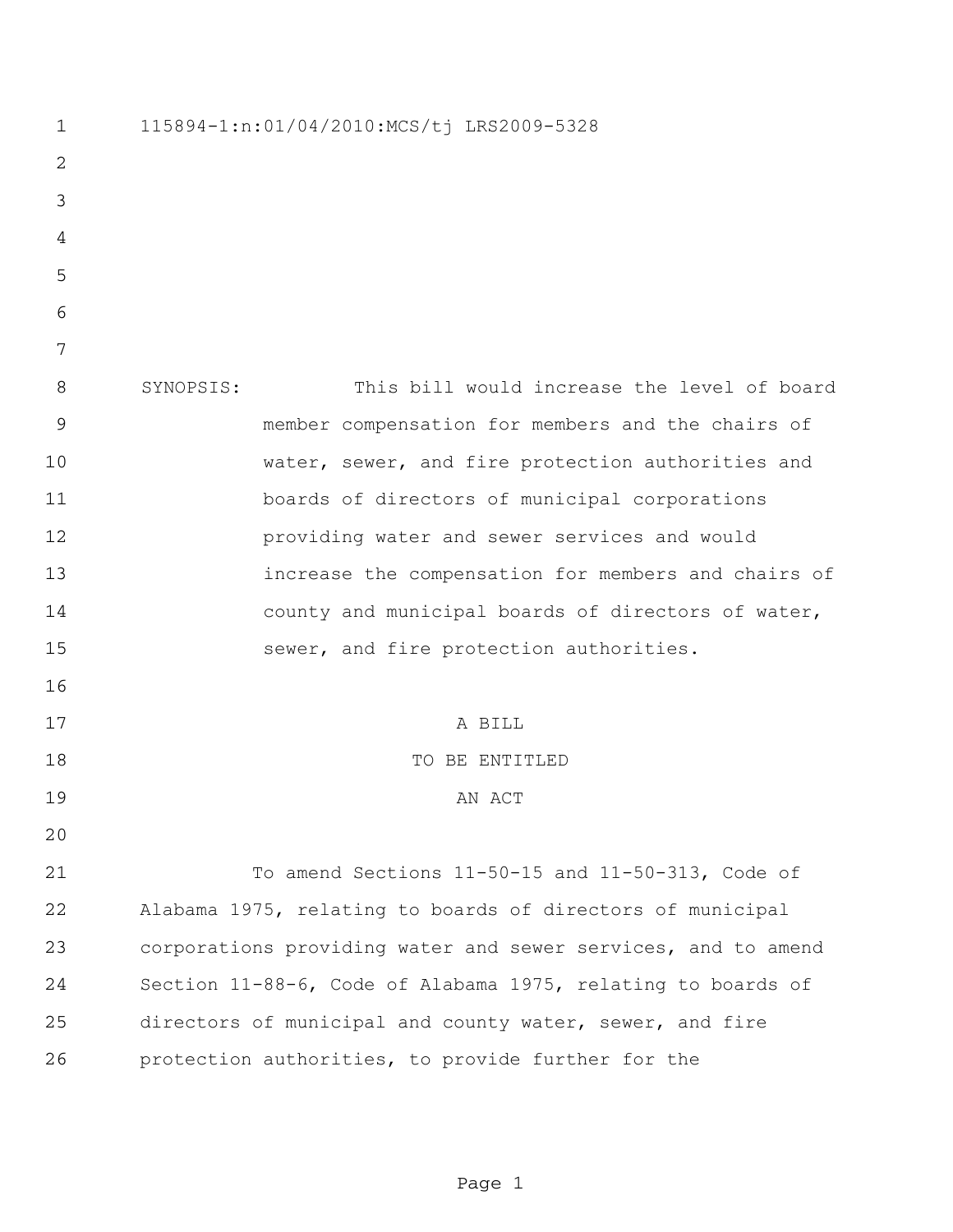compensation of members and chairs of such boards, with certain exceptions.

BE IT ENACTED BY THE LEGISLATURE OF ALABAMA:

 Section 1. Sections 11-50-15, 11-50-313, and 11-88-6, Code of Alabama 1975, are amended to read as follows: "§11-50-15.

 "In any instance where a public corporation heretofore or hereafter organized pursuant to the provisions of Sections 11-50-231 through 11-50-238, 11-50-240 and 11-50-241, or under the provisions of Sections 11-50-310 through 11-50-318 and 11-50-320 through 11-50-324 owns and operates one or more utility systems, the board of directors of such corporation may at its election authorize the payment by such corporation of the following directors' fees to the members of the board of directors in lieu of the directors' fees authorized in the statute under which such corporation was organized. No fee shall be paid to any director for 18 services rendered with respect to a sanitary sewer system. In any instance when the system or systems owned and operated by the corporation are any one or more of a water system, a gas system, and an electric system, the chair of the board of directors may be paid a directors' fee in an amount not 23 exceeding three hundred dollars (\$300) six hundred dollars 24 (\$600) per meeting attended, not to exceed three thousand six hundred dollars (\$3,600) seven thousand two hundred dollars 26 (\$7,200) per year, for one system and twenty-five dollars (\$25) each meeting for each additional system, and each member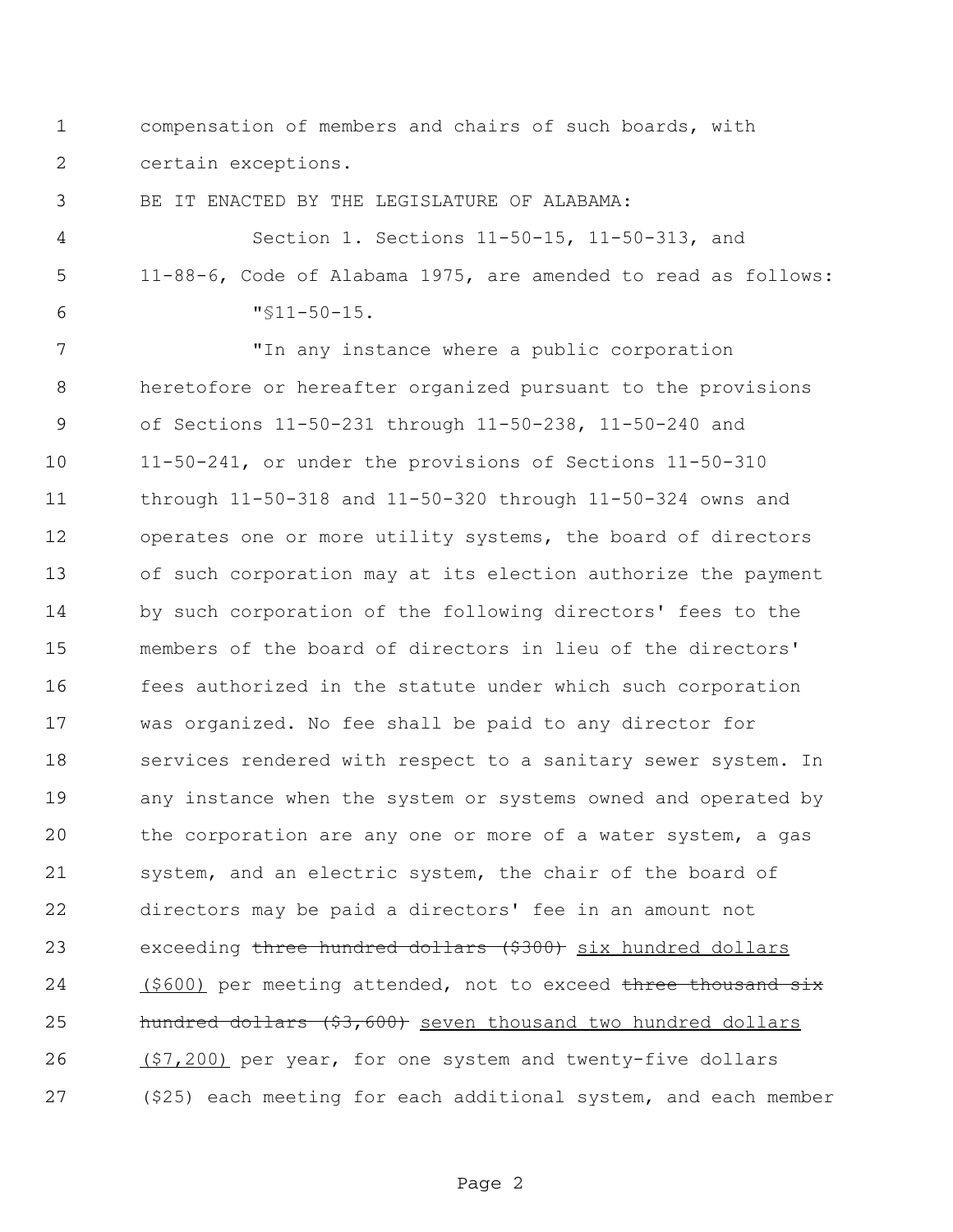of the board of directors other than the chair may be paid a 2 director's fee in an amount not exceeding two hundred dollars 3 (\$200) four hundred dollars (\$400) per meeting attended, not 4 to exceed two thousand four hundred dollars (\$2,400) four 5 thousand eight hundred dollars (\$4,800) per year, for each system and twenty dollars (\$20) each meeting attended, not to 7 exceed two thousand four hundred dollars (\$2,400) four thousand eight hundred dollars (\$4,800) per year, for each additional system.

 "Upon the adoption of a resolution by the board of directors of such corporation electing to come within the provisions of this section and fixing the amount of the directors' fees to be paid within the limitations set forth in this section, the corporation shall thereafter be authorized to pay the fees so fixed.

 "Nothing in Act 2007-458 and nothing in this act 17 shall apply to the City of Montgomery or to the City of Cullman.

 "The amendatory provisions of this section as provided in this act and in Act 2007-458 shall not affect the current board director and member fees in the City of Birmingham.

"§11-50-313.

 "(a) Each corporation formed or the certificate of incorporation of which is amended under this article shall have a board of directors which shall constitute the governing body of the corporation, which board shall consist of at least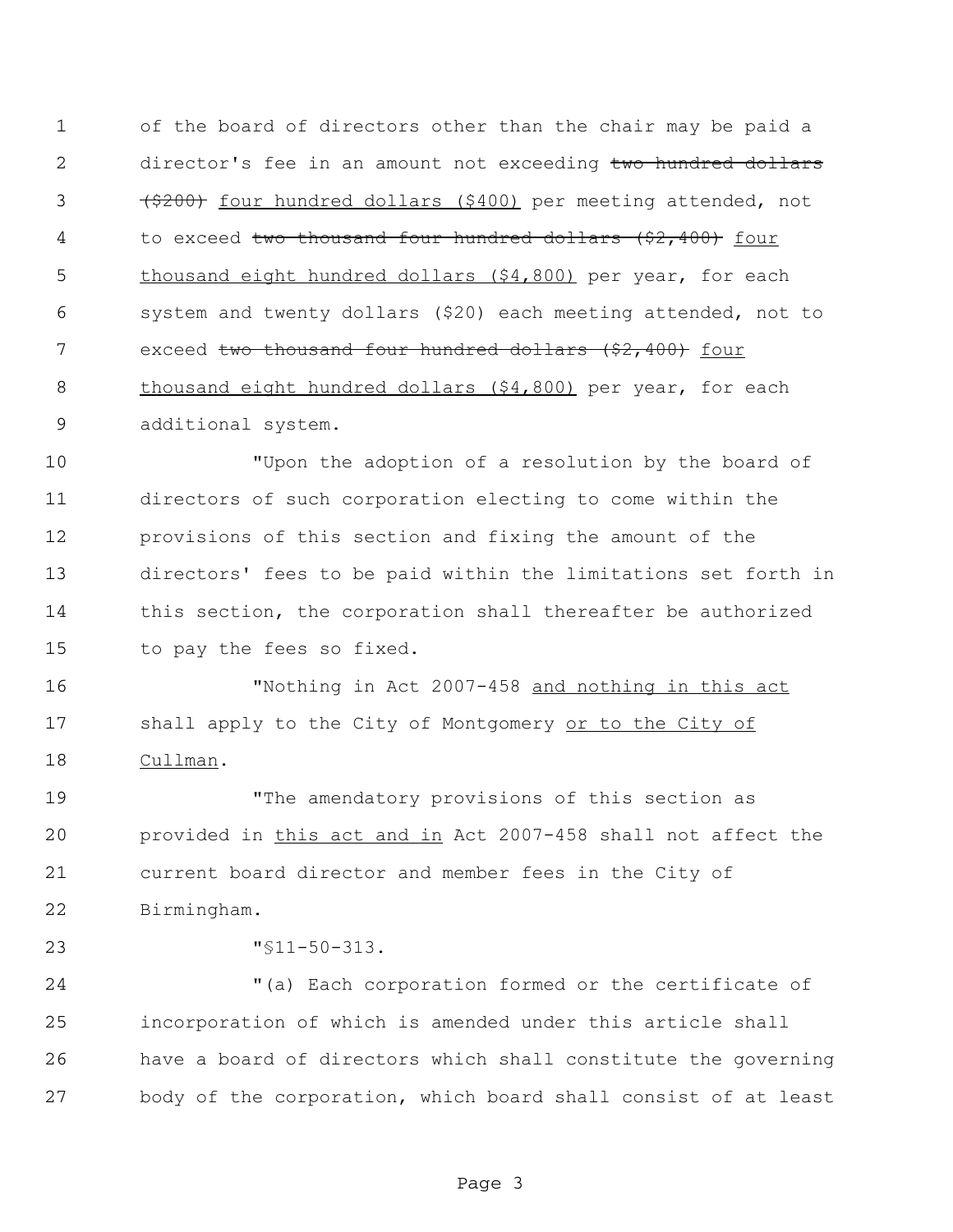three members. In any Class 4 municipality which has adopted a mayor-council form of government pursuant to Chapter 43B (commencing with Section 11-43B-1) of this title, any corporation formed pursuant to this chapter may have a governing body which shall consist of seven members. Any corporation, located in any Class 5 municipality, which is governed by a local law enacted in the 1995 Regular Session may have a governing body which shall consist of seven members.

 "No fee shall be paid to any director for services rendered with respect to a sanitary sewer system. In any instance where the system or systems owned and operated by the corporation are any one or more of a water system, a gas system, and an electric system, the chair of the board of directors may, at the discretion of the governing body of the municipality with respect to which the corporation was 17 primarily organized, be paid a director's fee in an amount to be set and established by the governing body in an amount not 19 exceeding three hundred dollars (\$300) six hundred dollars 20 (\$600) per meeting attended, not to exceed three thousand six 21 hundred dollars (\$3,600) seven thousand two hundred dollars (\$7,200) per year, for one system and ten dollars (\$10) each meeting for each additional system. Each member of the board of directors, other than the chair, may be paid a director's fee in an amount to be set and established by the governing 26 body in an amount not exceeding two hundred dollars (\$200) four hundred dollars (\$400) per meeting attended, not to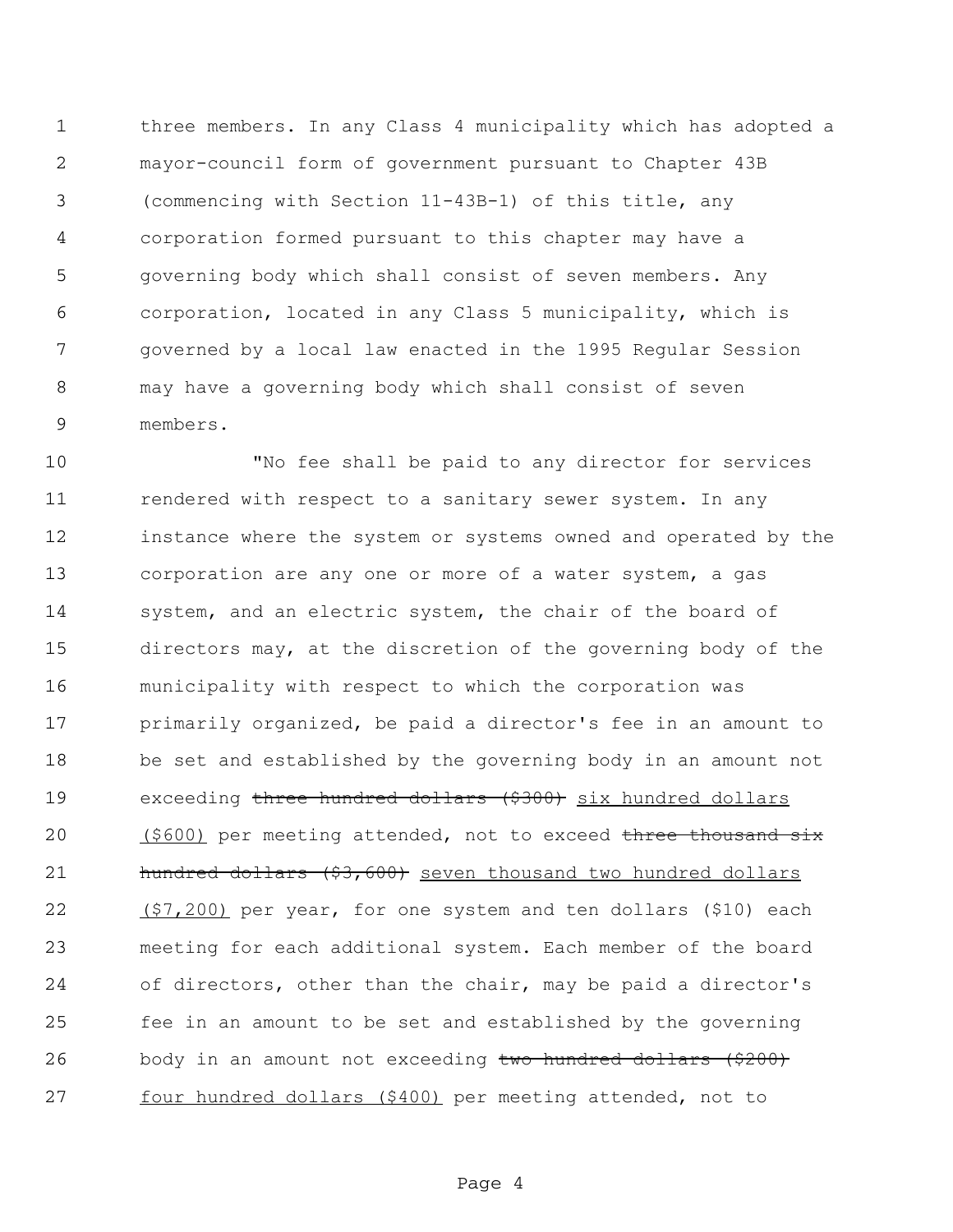1 exceed two thousand four hundred dollars (\$2,400) four 2 thousand eight hundred dollars (\$4,800) per year for the 3 system. Notwithstanding the foregoing, where the municipality 4 with respect to which the corporation was primarily organized 5 has less than 5,000 inhabitants according to the most recent 6 official census, the maximum total amount of director's fees 7 which may be paid to the chair of its board of directors shall 8 not exceed three hundred dollars (\$300) six hundred dollars 9 (\$600) per meeting attended, not to exceed three thousand six 10 hundred dollars (\$3,600) seven thousand two hundred dollars 11 (\$7,200) per year, and the maximum total amount of director's 12 fees which may be paid to any other member of the board of 13 directors shall not exceed two hundred dollars (\$200) four 14 hundred dollars (\$400) per meeting attended, not to exceed two 15 thousand four hundred dollars (\$2,400) four thousand eight 16 hundred dollars (\$4,800) per year. In all cities having 17 populations of not less than 6,500 nor more than 8,500 18 according to the most recent federal decennial census, the 19 members of the board of directors, including the chair, may 20 each be paid a director's fee. The chair of the board shall be 21 compensated in an amount not to exceed three hundred dollars 22 (\$300) six hundred dollars (\$600) per meeting attended, not to 23 exceed three thousand six hundred dollars (\$3,600) seven 24 thousand two hundred dollars (\$7,200) per year. Each director, 25 other than the chair, shall be compensated in an amount not to 26 exceed two hundred dollars (\$200) four hundred dollars (\$400) 27 per meeting attended, not to exceed two thousand four hundred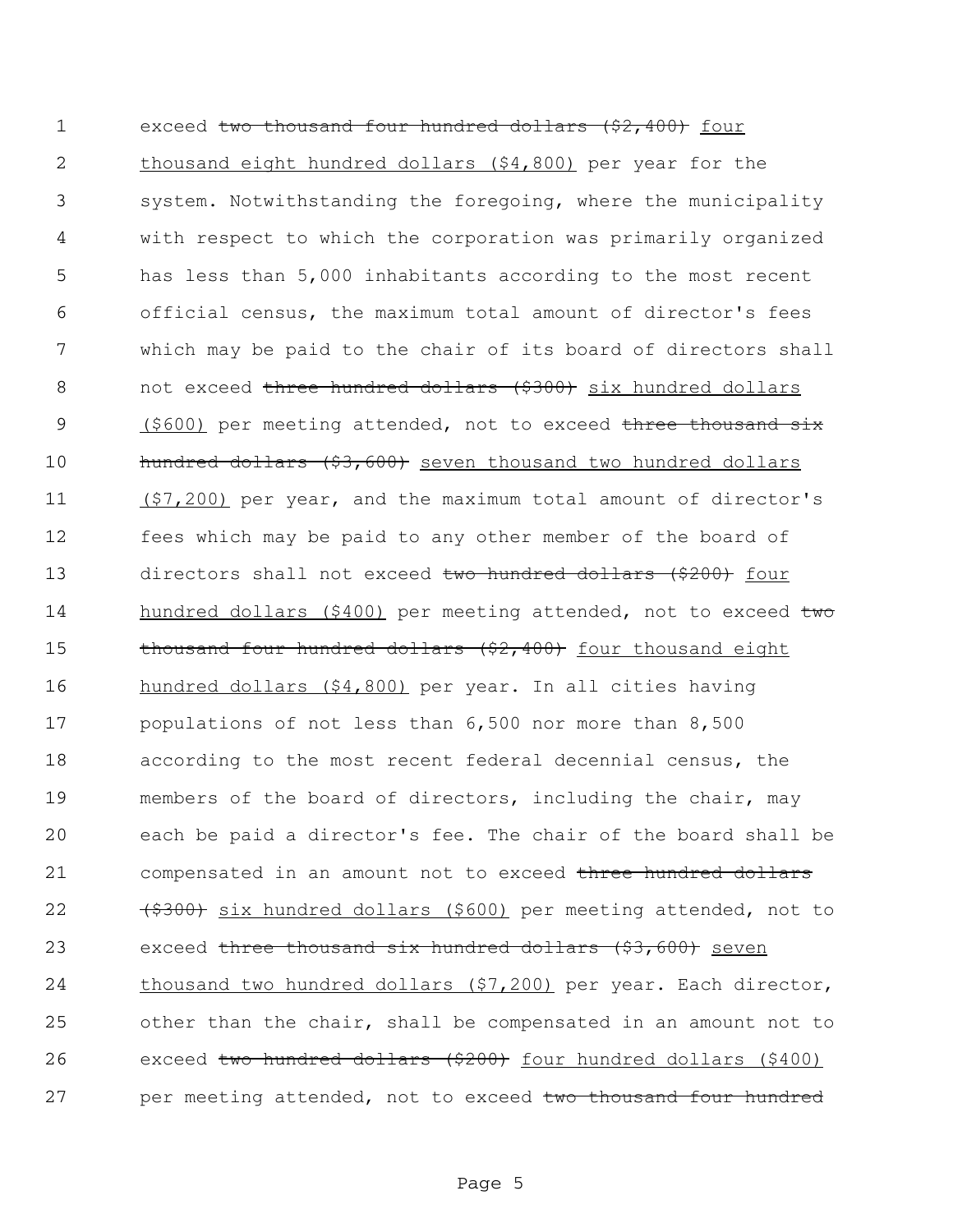1 dollars (\$2,400) four thousand eight hundred dollars (\$4,800) 2 per year. In all cities having populations of not less than 3 12,500 nor more than 13,500 according to the most recent 4 federal decennial census, the chair of the board of directors, 5 at the discretion of the board, may be paid a director's fee 6 in an amount not exceeding three hundred dollars (\$300) six 7 hundred dollars (\$600) per meeting attended, not to exceed 8 three thousand six hundred dollars (\$3,600) seven thousand two 9 hundred dollars (\$7,200) per year, and each member of the 10 board other than the chair may be paid a director's fee in an 11 amount not exceeding two hundred dollars (\$200) four hundred 12 dollars (\$400) per meeting attended, not to exceed two 13 thousand four hundred dollars (\$2,400) four thousand eight 14 hundred dollars (\$4,800) per year. In all cities having 15 populations of not less than 23,000 nor more than 27,000 16 according to the most recent federal decennial census, the 17 chair of the board of directors, at the discretion of the 18 board, may be paid a director's fee in an amount not exceeding 19 three hundred dollars (\$300) six hundred dollars (\$600) per 20 meeting attended, not to exceed three thousand six hundred 21 dollars (\$3,600) seven thousand two hundred dollars (\$7,200) 22 per year, and each member of the board other than the chair 23 may be paid a director's fee in an amount not exceeding two 24 hundred dollars (\$200) four hundred dollars (\$400) per meeting 25 attended, but not to exceed two thousand four hundred dollars 26 (\$2,400) four thousand eight hundred dollars (\$4,800) per 27 year. In all cities located in Jefferson County, Alabama, the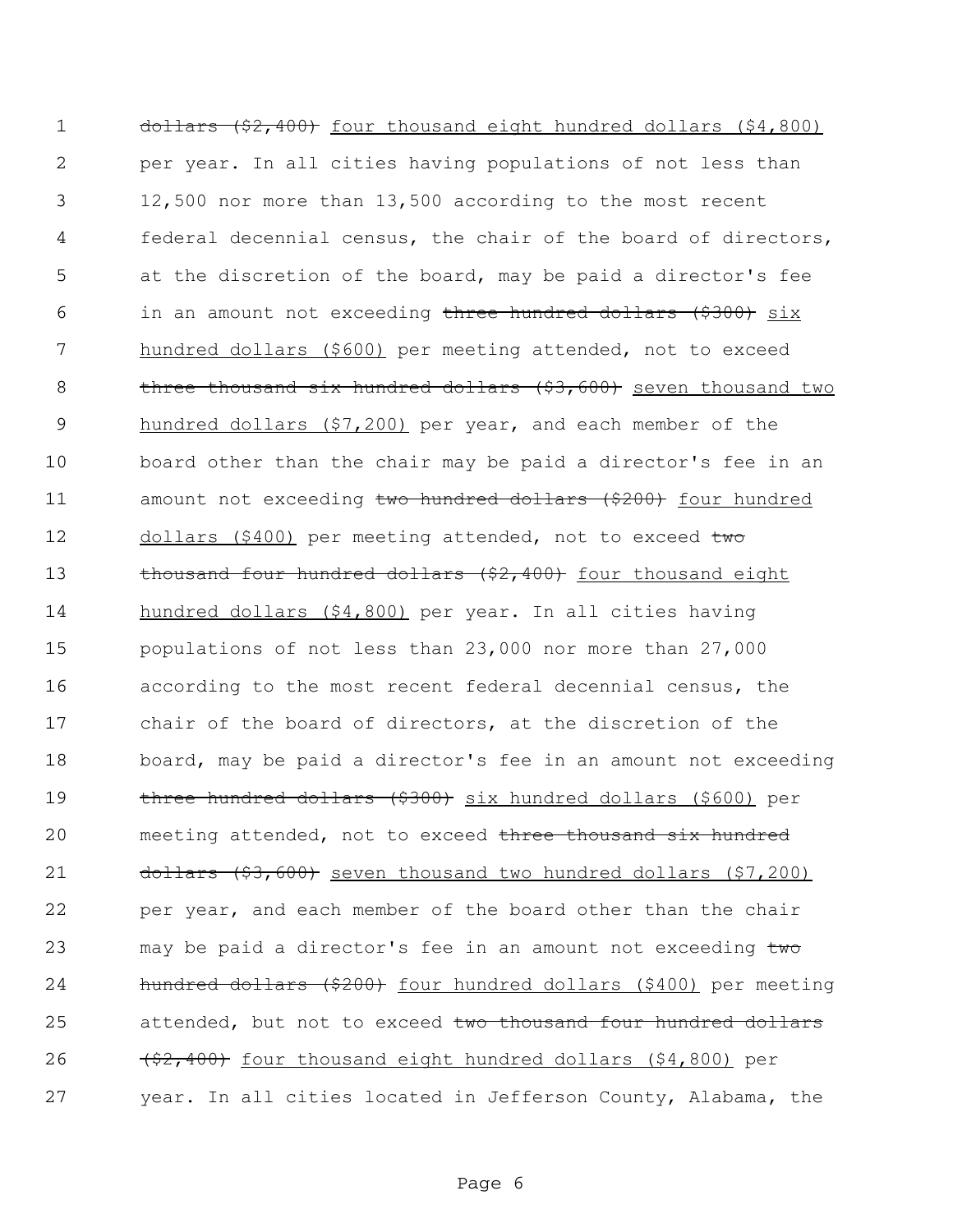chair of the board of directors, at the discretion of the board, may be paid a director's fee in an amount not exceeding four hundred fifty dollars (\$450) each month for one system and fifty dollars (\$50) per month for each additional system; and each member of the board other than the chair may be paid a director's fee in an amount not exceeding four hundred dollars (\$400) each month for one system and forty dollars (\$40) per month for each additional system. In all the cities in Franklin County, including all Franklin County water or sewer board or utility system or boards, or both, located therein, the director's fee shall not exceed six hundred dollars (\$600) each month for each system. The board in the cities of Franklin County may also establish a chair's fee in a higher amount by a vote of such body not to exceed seven hundred fifty dollars (\$750) per meeting. All members of the board of directors of any corporation organized pursuant to this article shall be reimbursed for actual expenses incurred in and about the performance of their duties pursuant to this article.

 "Except as provided herein, any officer of the municipality shall be eligible for appointment and may serve as a member of the board of directors for the term for which he or she is appointed or during his or her tenure as a municipal officer, whichever expires first, and may receive a fee for his or her services, provided it is first approved by the board of directors. At no time shall the board consist of more than two officers of the municipality. The directors of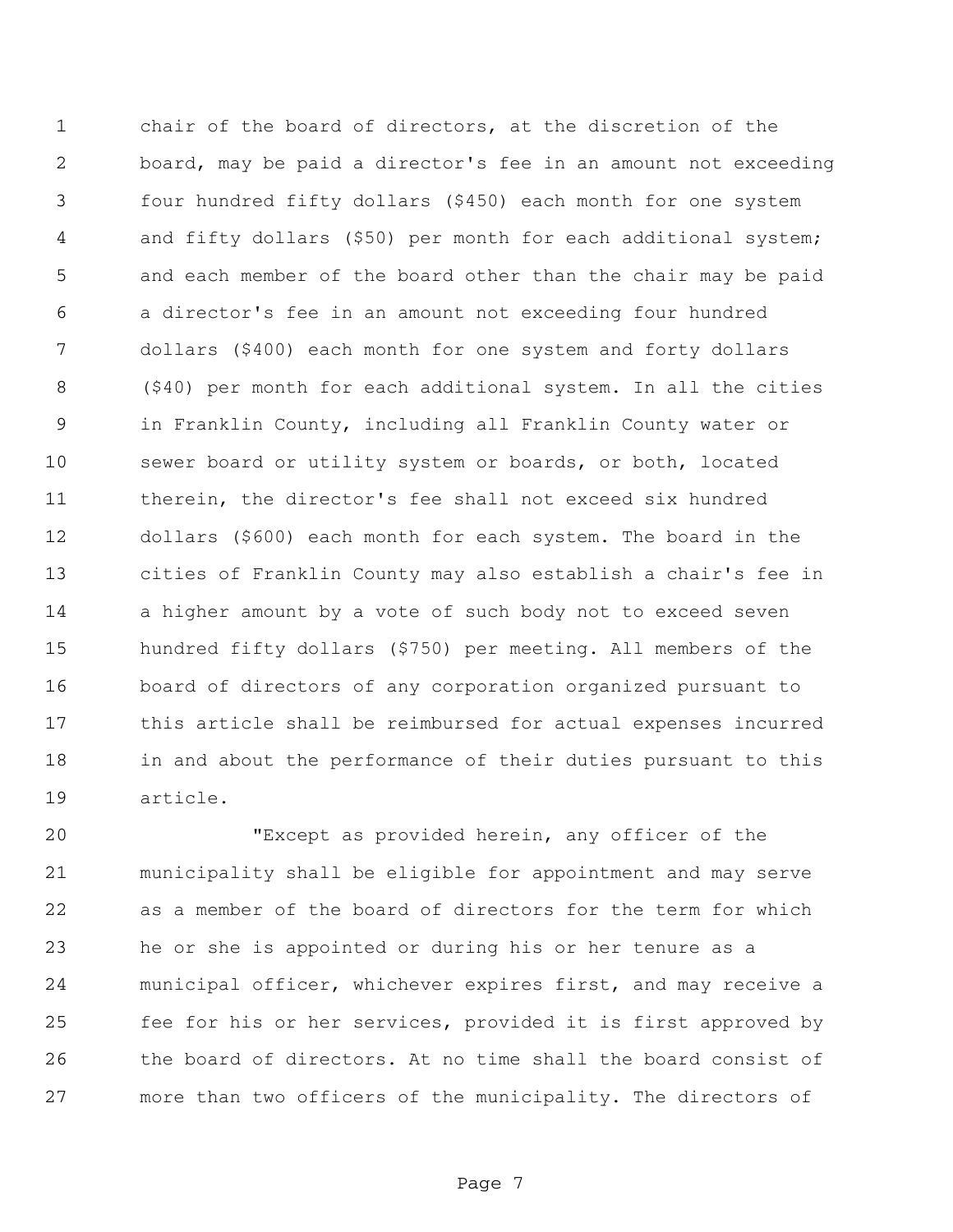the corporation shall be elected by the governing body of the municipality, and they shall be elected to hold office for staggered terms. The first term of office of one director shall be two years, of another director shall be four years, and of a third director shall be six years, as shall be designated at the time of their election, and thereafter the term of office of each director shall be six years. The governing body of any municipality which has heretofore or hereafter authorized the creation of a corporation as provided in this article may increase the board of directors from three to five members to serve according to all the conditions and terms set forth in this article. In the event the governing body elects to increase the board of directors from three to five members, one member added to the board shall be appointed for a term of four years and the remaining member for a term of six years, and thereafter the term of each director shall be six years. At no time shall the board consist of more than three officers of the municipality. Any officer of the municipality appointed to serve as a member of the board of directors shall serve for the term for which he or she is appointed or during his or her tenure as a municipal officer, whichever expires first. Notwithstanding the foregoing, the certificate of incorporation or an amendment to the certificate heretofore or hereafter adopted may restrict or prohibit service on the board of directors by officers of the municipality.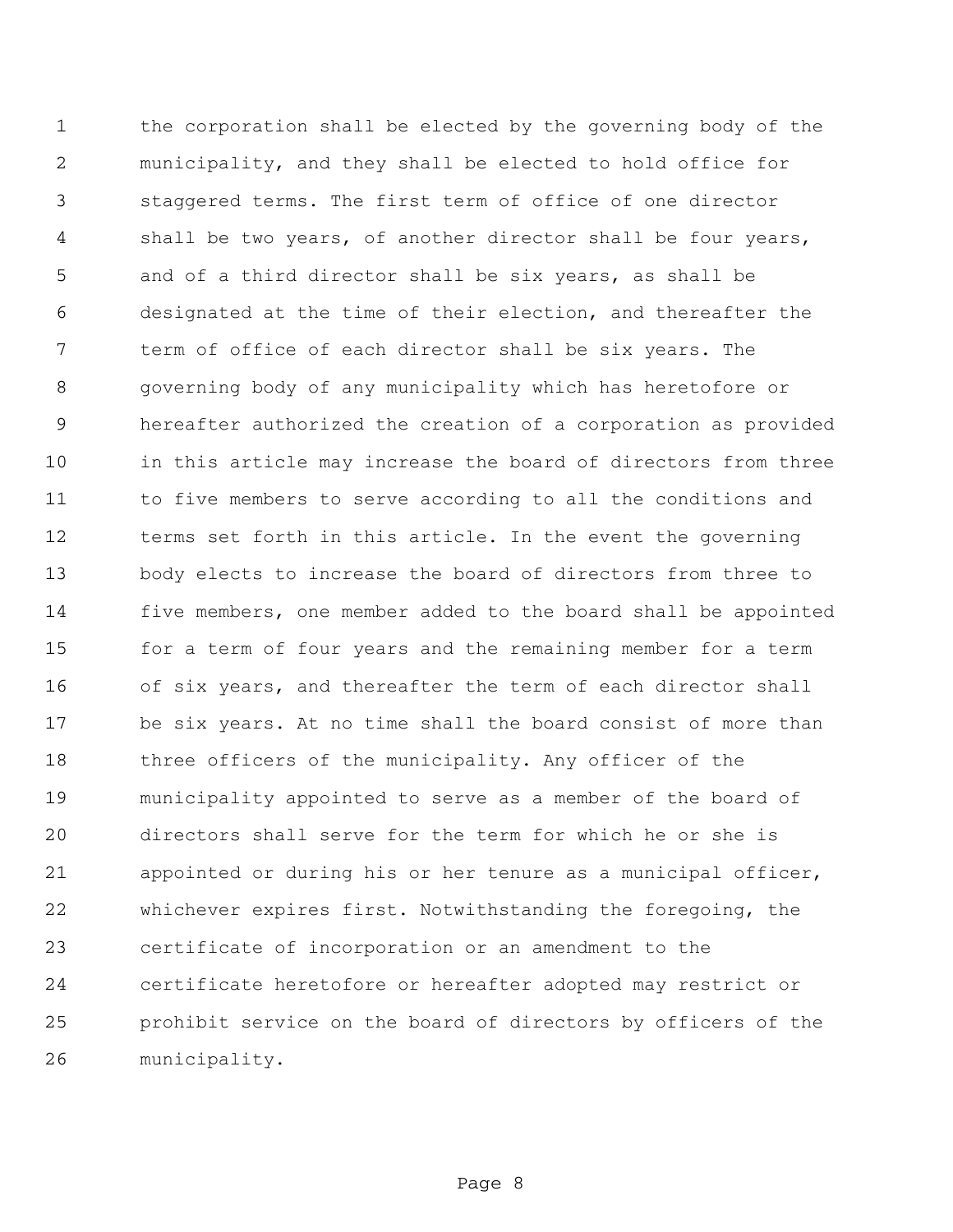"Nothing in Act 2007-458 and nothing in this subsection (b) of this section as amended by this act shall apply to the City of Montgomery.

4 The amendatory provisions of subsection (a) of this section as provided in this act and the provisions of Act 2007-458 shall not affect the current board director and member fees in the City of Birmingham.

 "(b) The governing body of any municipality which has a population of less than 5,000 according to the most recent federal census and which has heretofore or hereafter authorized the creation of a corporation as provided in this division may increase the board of directors from five to seven members to serve according to all the conditions and terms set forth in this division. In the event the governing body elects to increase the board of directors from five to seven members, one member added to the board shall be appointed for a term of four years and the remaining member 18 for a term of six years, and thereafter the term of each director shall be six years. At no time shall the board consist of more than three officers of the municipality. Any officer of the municipality appointed to serve as a member of the board of directors shall serve for the term for which he or she is appointed or during his or her tenure as a municipal officer, whichever expires first.

"§11-88-6.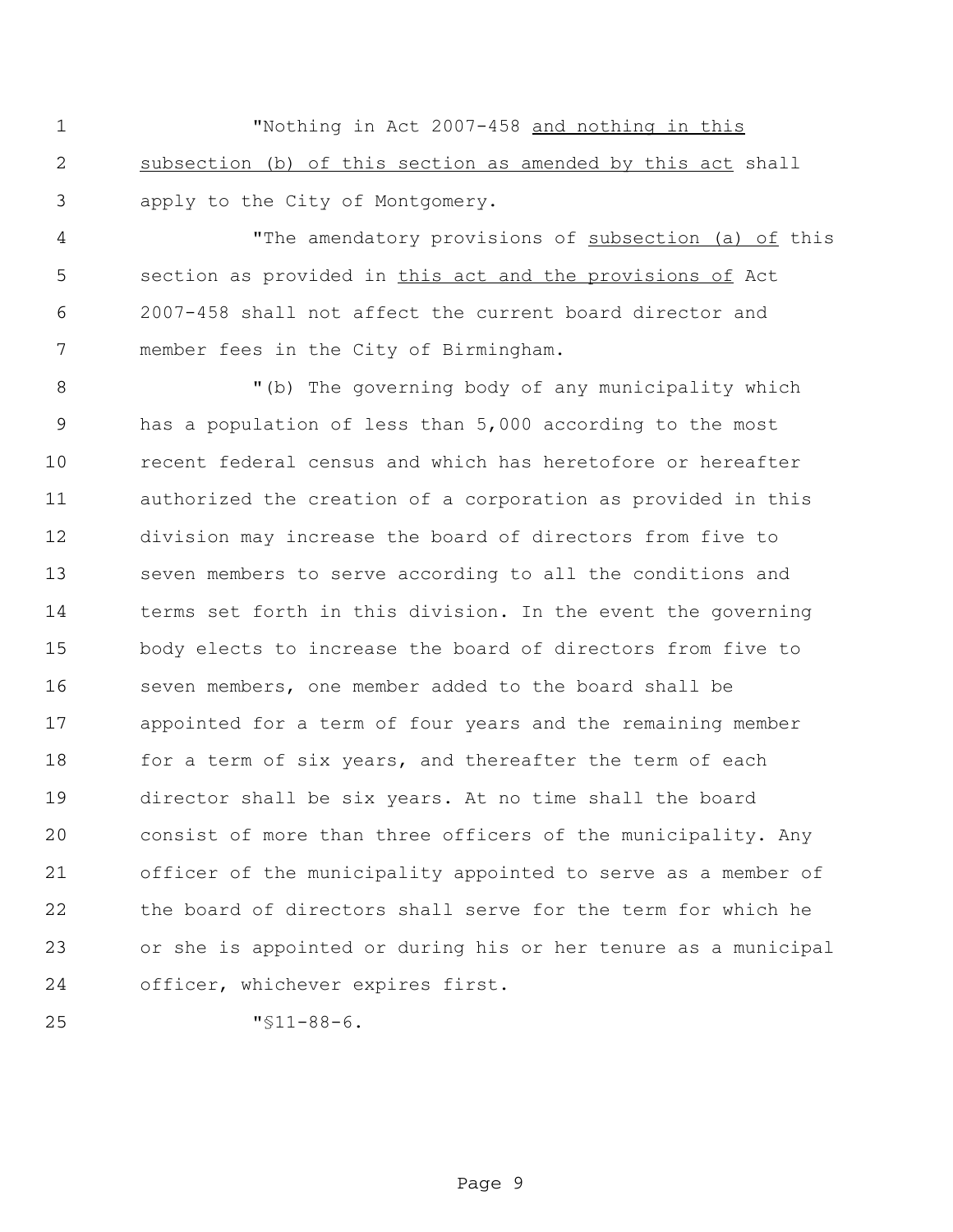"(a) Each authority shall be governed by a board of directors. All powers of the authority shall be exercised by the board or pursuant to its authorization.

 "(b) The board shall consist initially of three directors, elected, as soon as may be practicable after the organization of the authority, by the governing body of the determining county for staggered terms as follows: The first term of one director shall begin immediately upon his election and shall end at noon on March 1 of the next succeeding odd-numbered calendar year following his election; the first term of another director shall begin immediately upon his election and shall end at noon on March 1 of the second succeeding odd-numbered calendar year following his election; and the first term of the remaining director shall begin immediately upon his election and shall end at noon on March 1 of the third succeeding odd-numbered calendar year following his election. Thereafter, the term of office of each director shall be six years.

 "(c) If any amendment to the certificate of incorporation of the authority, effected pursuant to the provisions of Section 11-88-5, shall increase the membership of the board, the board shall thereafter consist of such number of directors, elected by such governing bodies, as may be specified in the said amendment. The terms of office of any new directors added by any such amendment shall be so arranged that, taking into consideration the terms of office of the original three directors, the terms of office of approximately

Page 10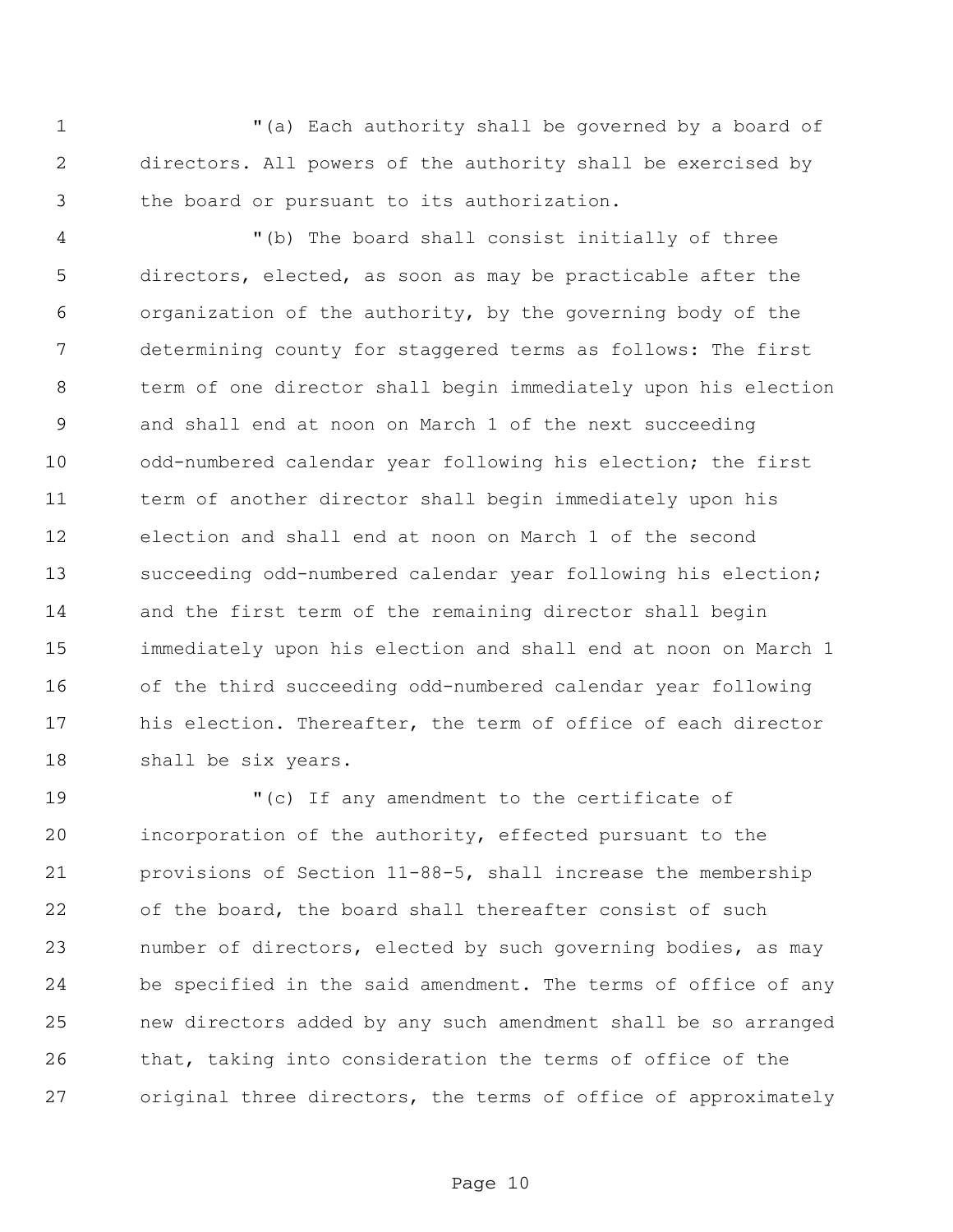one-third of all directors (or as nearly one-third thereof as may be practicable) will end at noon on March 1 in each odd-numbered year following the effective date of the said amendment. The term of office of each new director, added by amendment as aforesaid, shall following the initial term of such new director be for a period of six years. If at any time 7 there should be a vacancy on the board, a successor director to serve for the unexpired term applicable to such vacancy shall be elected by that governing body which elected the director whose unexpired term he is to fill. Each election of a director, whether for a full six-year term or to complete an unexpired term, shall be made not earlier than 30 days prior 13 to the date on which such director is to take office as such. No officer of the state or of any county or municipality shall, during his tenure as such officer, be eligible to serve as a director.

 "(d) Each director elected by a county governing body shall be a duly qualified elector of that county and shall be a resident of and the owner of real property in that part of the service area of the authority which lies within that county. Directors shall be eligible for reelection. Each director shall be reimbursed for expenses actually incurred by him in and about the performance of his duties. If the certificate of incorporation so provides, each director except the chairman of the board shall be compensated in an 26 additional amount not to exceed two hundred dollars (\$200) four hundred dollars (\$400) per meeting attended but not to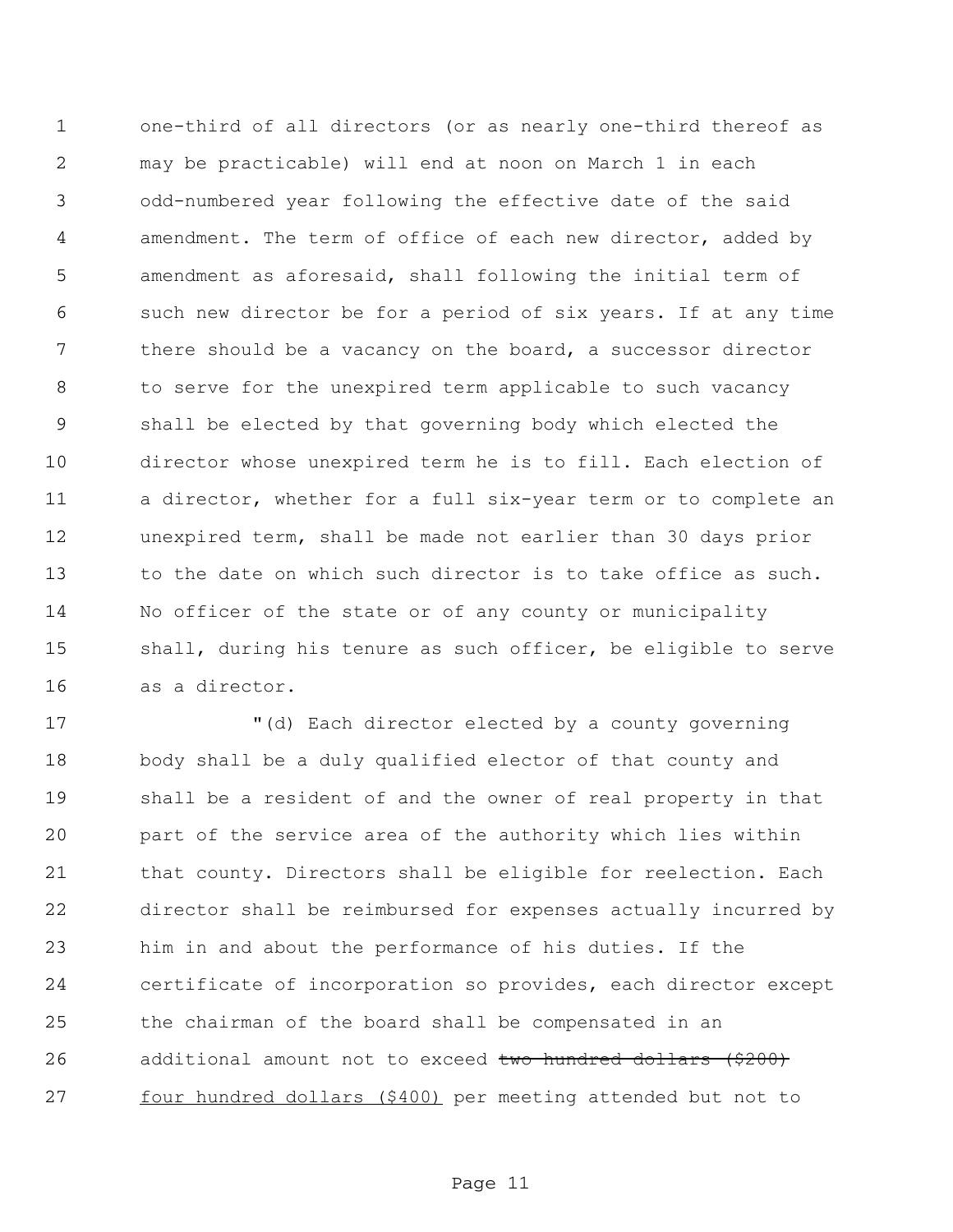1 exceed two thousand four hundred dollars (\$2,400) four thousand eight hundred dollars (\$4,800) per year. The chairman shall, if the certificate so provides, be compensated in an 4 additional amount not to exceed three hundred dollars (\$300) six hundred dollars (\$600) per meeting attended but not to 6 exceed three thousand six hundred dollars (\$3,600) seven 7 thousand two hundred dollars (\$7,200) per year.

 "(e) Any director of the authority may be impeached and removed from office in the same manner and on the same grounds provided by Section 175 of the Constitution of Alabama and the general laws of the state for impeachment and removal of the officers mentioned in said Section 175.

 "(f) If the service area, or the greater part 14 thereof, in which an authority is authorized by its certificate of incorporation or any amendment thereto to 16 render water service, fire protection service, sewer service, or any one or more thereof, includes a resort area pursuant to Article 2 of this chapter and the service area is incorporated or annexed into a municipality subsequent to the creation of an authority, and if the municipality has assumed and taken over the fire protection responsibility and the sewer service originally placed upon the authority, the board of directors of the authority shall be increased in membership by a sufficient number of new members to increase membership on the board of directors to a maximum of seven members. Each of the new members to the board of directors shall be appointed by the governing body of the municipality by ordinance duly

Page 12